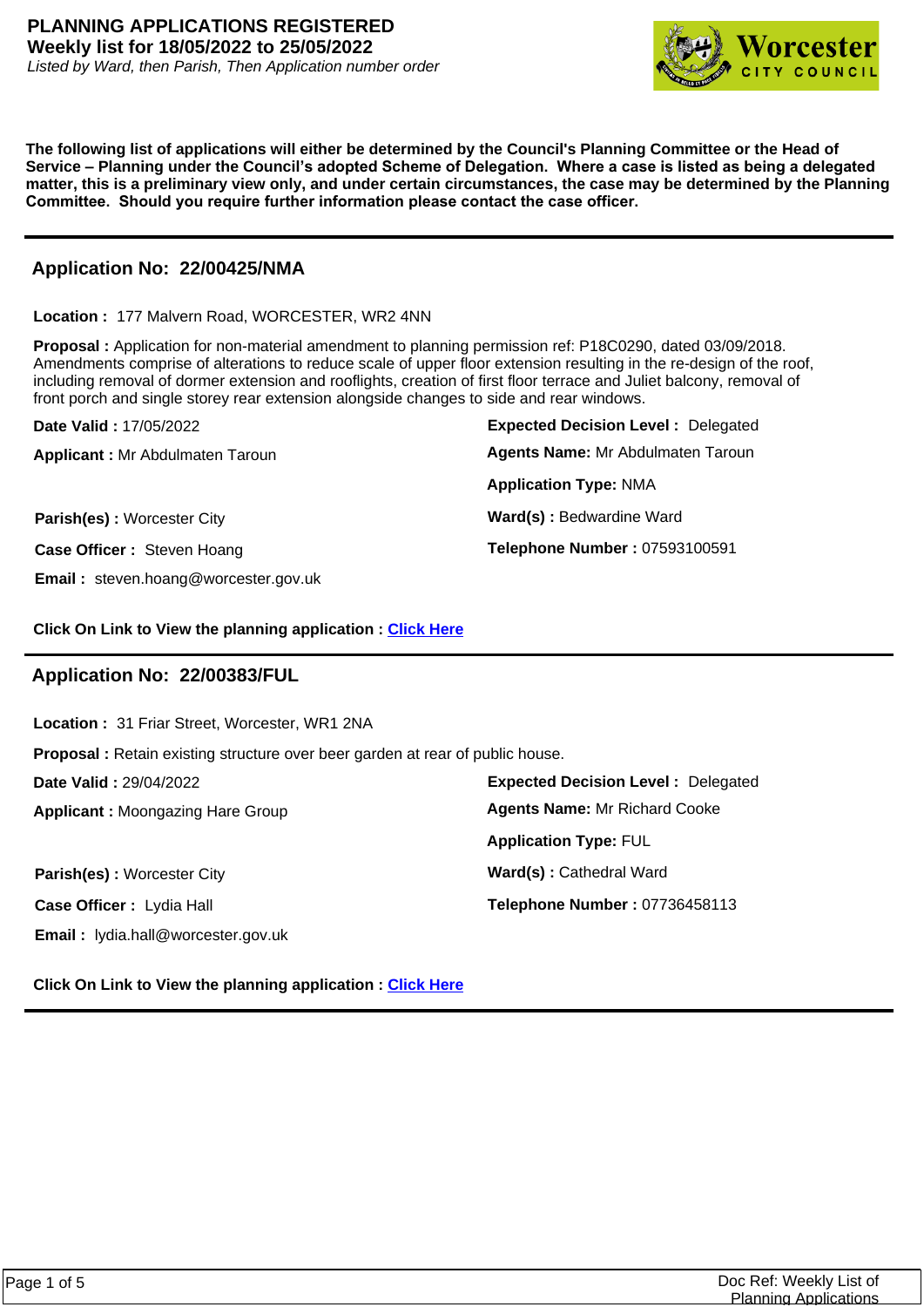## **Application No: 22/00386/LB**

**Expected Decision Level :** Delegated **Parish(es):** Worcester City **Ward(s):** Cathedral Ward **Applicant :** Stonegate Pub Group **Date Valid :** 03/05/2022 **Location :** The Slug And Lettuce, The Cross, Worcester, WR1 3PZ **Proposal :** Insertion of freestanding mezzanine **Case Officer :** Lydia Hall **Email :** lydia.hall@worcester.gov.uk **Telephone Number :** 07736458113 **Application Type:** LB **Agents Name:** Mr Jonathan Phillips

**Click On Link to View the planning application : [Click Here](https://plan.worcester.gov.uk/Planning/Display/22/00386/LB)**

## **Application No: 22/00395/ADV**

**Location :** 30 High Street, Worcester, Worcestershire, WR1 2QL

**Proposal :** Existing Clarks site to be updated with the new branding colour & logo - 1no Internally illuminated external Fascia and 1no non Illuminated external projector signs to shop front. 1 no Internally illuminated - internal fascia sign and 1no non illuminated internal projector to arcade elevation. Shop front to be painted black and soffit to be painted white.

| Date Valid: 05/05/2022                      | <b>Expected Decision Level: Delegated</b> |
|---------------------------------------------|-------------------------------------------|
| Applicant: C&J Clark International Limited  | <b>Agents Name: Ms Keeley Morris</b>      |
|                                             | <b>Application Type: ADV</b>              |
| Parish(es): Worcester City                  | Ward(s): Cathedral Ward                   |
| <b>Case Officer: Miss Ruth Lambert</b>      | Telephone Number: 01905 722175            |
| <b>Email:</b> ruth.lambert@worcester.gov.uk |                                           |

**Click On Link to View the planning application : [Click Here](https://plan.worcester.gov.uk/Planning/Display/22/00395/ADV)**

# **Application No: 22/00396/LB**

**Expected Decision Level :** Delegated **Parish(es):** Worcester City **Ward(s):** Cathedral Ward **Applicant :** Alex Henshall **Date Valid :** 09/05/2022 **Location :** Flat 4, 163 London Road, Worcester, WR5 2EE **Proposal :** Replacement of existing timber windows. **Case Officer :** Lydia Hall **Email :** lydia.hall@worcester.gov.uk **Telephone Number :** 07736458113 **Application Type:** LB **Agents Name:** Mrs Olivia Firth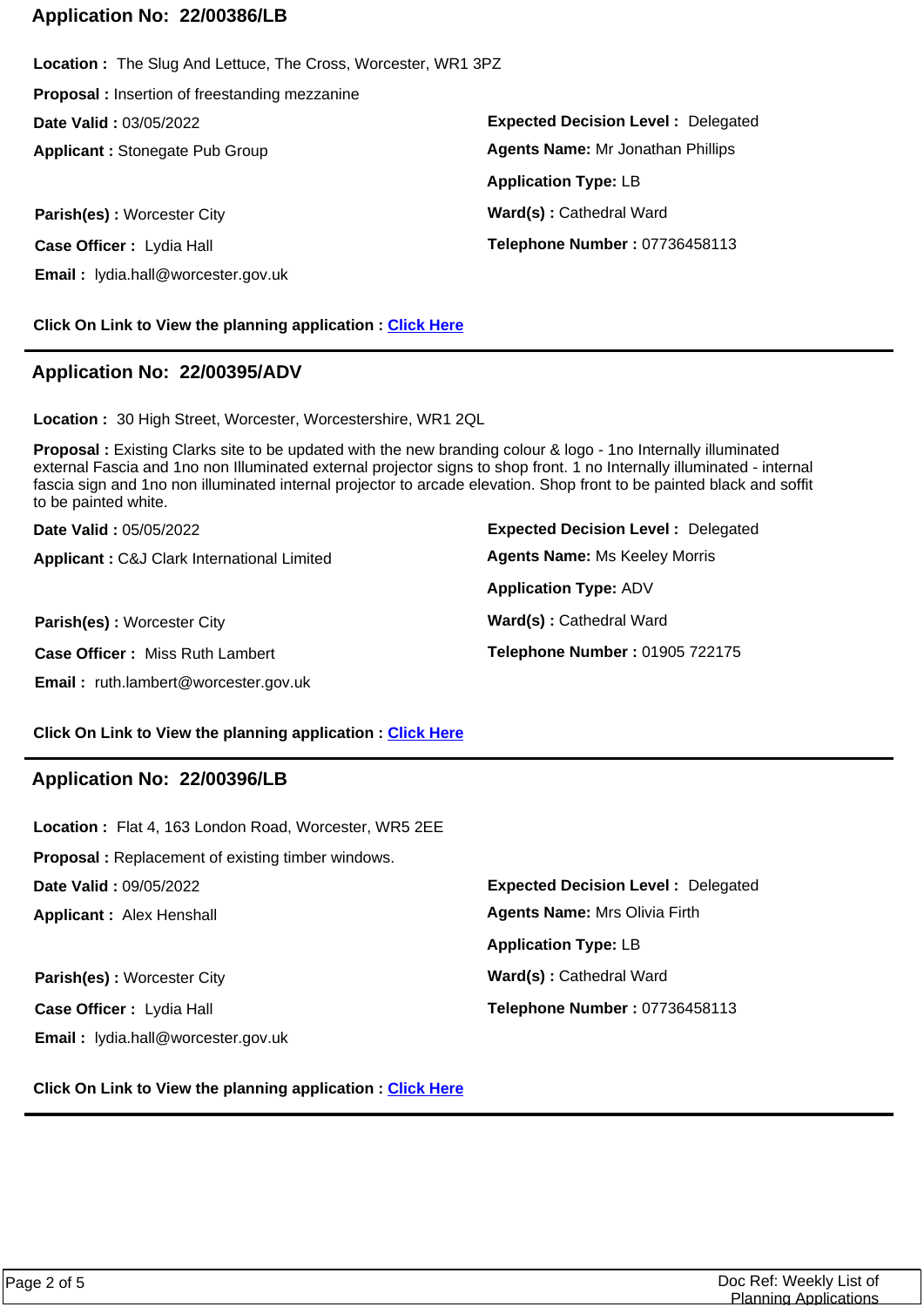## **Application No: 22/00421/TPOA**

**Applicant :** Mr Sean Lloyd **Date Valid :** 17/05/2022 **Location :** Springfield, Britannia Square, Worcester, WR1 3DL **Proposal :** Various tree works within the site listed in the Arboricultural report.

**Case Officer :** Charlotte Allen **Email :** Charlotte.Allen@worcester.gov.uk

**Expected Decision Level :** Delegated **Parish(es):** Worcester City **Ward(s):** Cathedral Ward **Telephone Number : Application Type:** TPOA **Agents Name:** Mr Sean Lloyd

**Click On Link to View the planning application : [Click Here](https://plan.worcester.gov.uk/Planning/Display/22/00421/TPOA)**

#### **Application No: 22/00373/CLPU**

**Expected Decision Level :** Delegated **Parish(es) :** Worcester City **Ward(s) :** St. John Ward **Applicant :** Michelle Brooks **Date Valid :** 28/04/2022 **Location :** 92 Bromyard Road, Worcester, WR2 5DJ **Proposal :** Certificate of lawfulness for existing use of a House in Multiple Occupation (use class C4). **Case Officer :** Laura Williamson **Telephone Number :** 01905 722 028 **Application Type:** CLPU **Agents Name:** Mr Michael Breen

**Click On Link to View the planning application : [Click Here](https://plan.worcester.gov.uk/Planning/Display/22/00373/CLPU)**

### **Application No: 22/00397/HP**

**Email :** laura.williamson@worcester.gov.uk

**Expected Decision Level :** Delegated **Parish(es):** Worcester City **Ward(s):** St. John Ward **Applicant :** Andrea Dovey **Date Valid :** 17/05/2022 **Location :** Milton Lodge, 42 Bromyard Road, Worcester, WR2 5BT **Proposal :** Creation of vehicular access and provision of 2 no. parking spaces to front garden. **Case Officer :** Lydia Hall **Email :** lydia.hall@worcester.gov.uk **Telephone Number :** 07736458113 **Application Type:** HP **Agents Name:** Andrea Dovey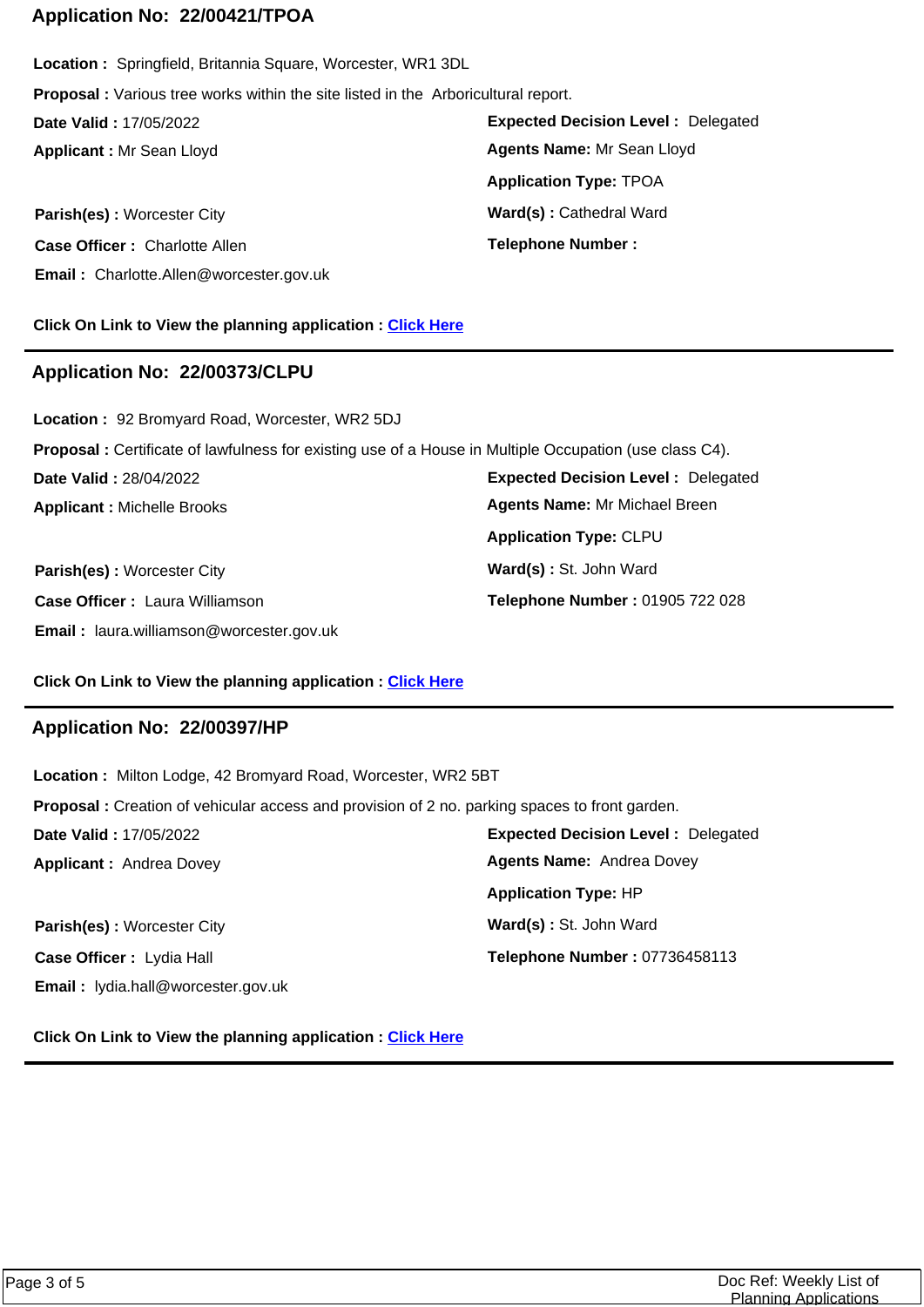### **Application No: 22/00409/HP**

**Applicant :** Kim Jenkins **Date Valid :** 09/05/2022 **Location :** 32 Blenheim Road, WORCESTER, WR2 5NG **Proposal :** Single storey rear extension.

**Parish(es):** Worcester City **Ward(s):** St. John Ward **Case Officer :** Miss Ruth Lambert **Email :** ruth.lambert@worcester.gov.uk

**Click On Link to View the planning application : [Click Here](https://plan.worcester.gov.uk/Planning/Display/22/00409/HP)**

#### **Application No: 22/00428/HP**

**Applicant :** Toby Scaria **Date Valid :** 23/05/2022 **Location :** 29 Dunmow Avenue, Worcester, WR4 0NR **Proposal :** Single storey side extension

**Parish(es) :** Warndon **Ward(s) :** Warndon Parish South Ward **Case Officer :** Laura Williamson **Email :** laura.williamson@worcester.gov.uk

**Expected Decision Level :** Delegated **Telephone Number :** 01905 722175 **Application Type:** HP **Agents Name:** Mr John Allsop

**Expected Decision Level :** Delegated **Telephone Number :** 01905 722 028 **Application Type:** HP **Agents Name:** 

#### **Click On Link to View the planning application : [Click Here](https://plan.worcester.gov.uk/Planning/Display/22/00428/HP)**

### **Application No: 22/00417/ADV**

**Location :** Path outside Unit 5, Blackpole Retail Park, Blackpole Road, WORCESTER, WR3 8PQ

**Applicant :** Mr James Browne **Date Valid :** 12/05/2022 **Proposal :** APPLICATION FOR DISPLAY OF ADVERTISMENT TO BOTH SIDES OF A PROPOSED REPLACEMENT BT STREET HUB UNIT

**Parish(es):** Worcester City **Ward(s):** Ward(s): Warndon Ward **Case Officer :** Steven Hoang **Email :** steven.hoang@worcester.gov.uk

**Expected Decision Level :** Delegated **Telephone Number :** 07593100591 **Application Type:** ADV **Agents Name:** Mr Martin Brown